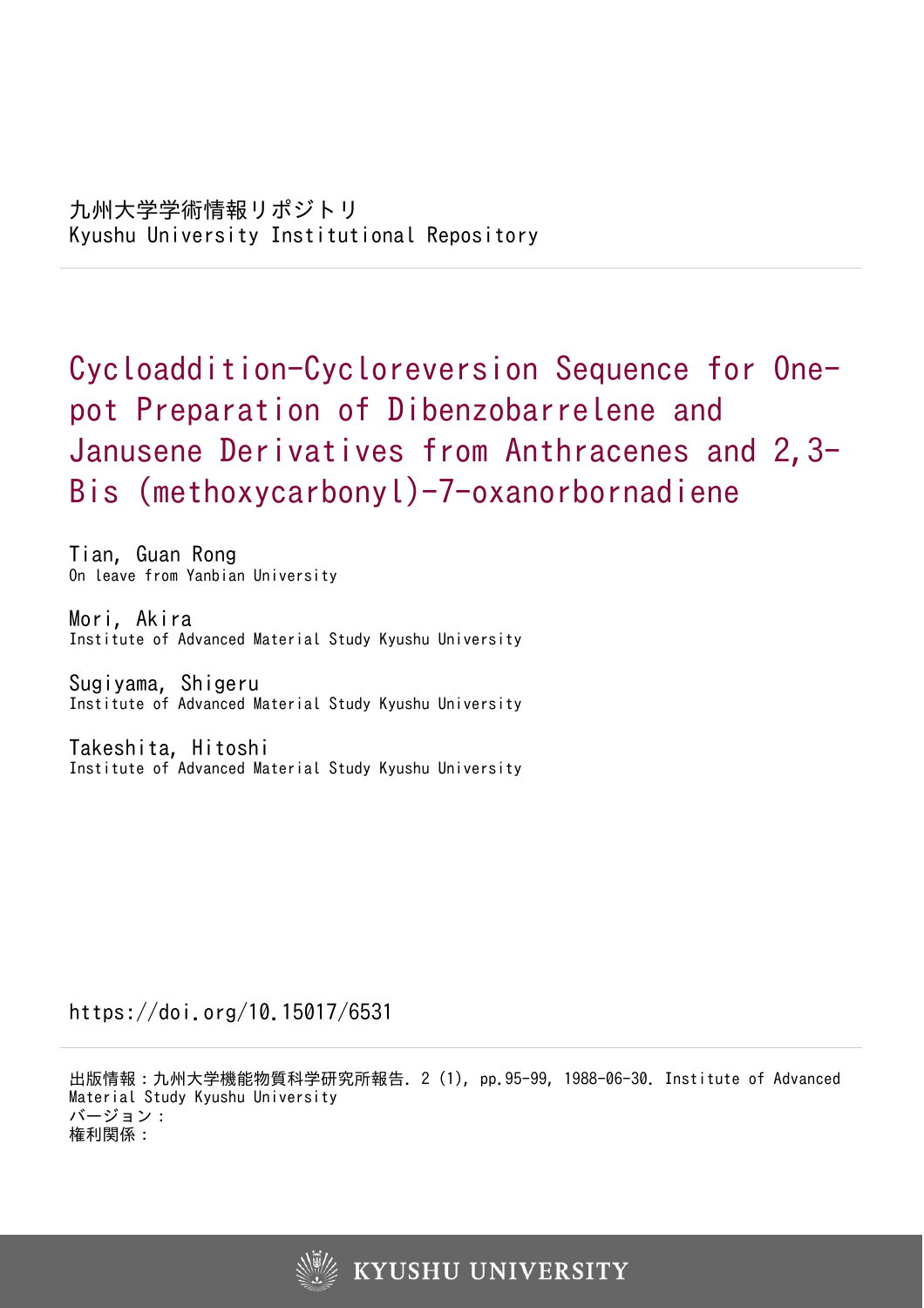# **Cycloaddition-Cycloreversion Sequence for One-pot Preparation of Dibenzobarrelene and Janusene Derivatives from Anthracenes and 2,3-Bis- (methoxycarbonyl)-7-oxanorbornadiene**

# Guan Rong TIAN! Akira MORI, Shigeru SUGIYAMA, and Hitoshi TAKESHITA\*

### *Dedicated to Professor Otohiko Tsuge on the occasion of his retirement*

Dibenzobarrelenes can be prepared by Diels-Alder reaction of anthracenes with 2,3-bis(methoxycarbonyl)-7-oxanorbornadiene followed by thermal cycloreversion in good yields; sterically-hindered 9, 10-dimethylanthracene smoothly furnished a corresponding dimethyl derivative even in a better yield. In the same time, janusene derivatives were obtained as by-products by successive cycloaddition-cycloreversion processes under one-pot formation conditions.

Chemical reactions of dibenzobarrelenes  $(1)^{1}$  are attracting considerable attentions in view of transannular charge transfer phenomenon between three spacially-oriented  $\pi$ -electron systems. 2) And thus, development of their effective method of synthesis is still a current interest, but only limited derivatiyes could be efficiently prepared by the known methods. Meanwhile, Butler et al. intensively explored a route to 1 from the Diels-Alder adducts of anthracenes (2) to dienophiles, such as norbornadiene, but the result was not really satisfactory.3) Recently, we have prepared homobarrelenones<sup>4)</sup> via a cycloaddition-cycloreversion procedure of tropones to 2,3-bis(methoxycarbonyl)-7-oxanorbornadiene (3). This paper deals with a facile one-step synthesis of 1 via a similar sequence.

When several  $2$  and  $3$  were heated in dimethyl sulfoxide, the formation of cycloadducts was recognized. Silica-gel column and/or high-pressure liquid chromatography led to isolate the products (4 and 5). By-products (5), obtained in all cases, were formed by the addition of 2 and dimethyl butynedioate which might be formed via cycloreversion of 3.

Further heating of 4 at 210°C yielded 1 together with 3,4-bis(methoxycarbonyl)furan (6). Table 3 summarizes the <sup>1</sup>H NMR data of the thermolysates, 1. Consequently, 1 can be

Received March 15, 1988. t On leave from Yanbian University, Jilin, Peoples Republic of China.

 $-95-$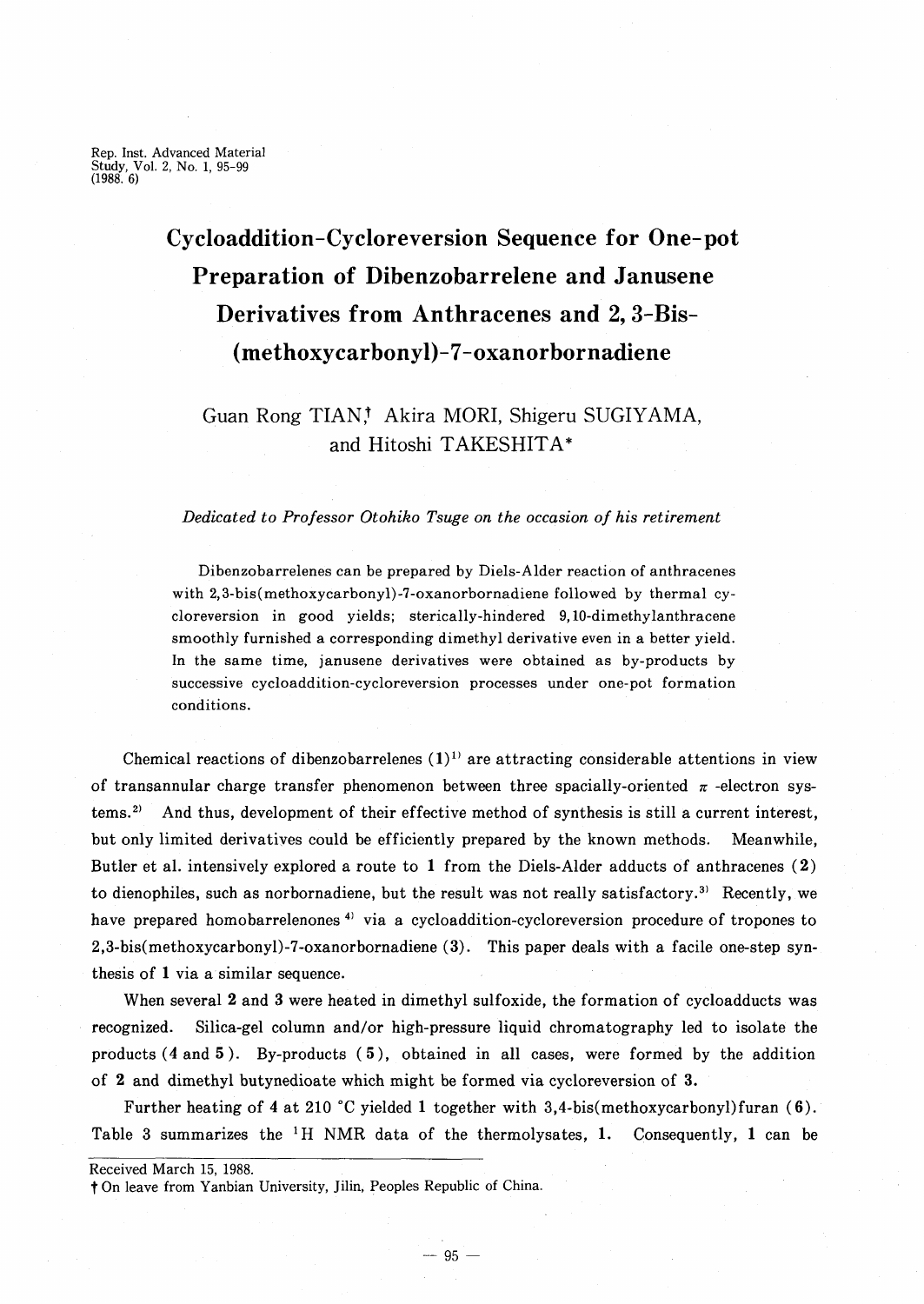## One-pot Formation of Dibenzobarrelenes and Janusenes

prepared from 2 and 3 in a one-pot manner without isolation of the intermediates 4.

Furthermore, when a mixture of 2 and 3 was heated at 190 °C to cause a one-pot formation of 1, the other type of by-products, 2:1-adducts (7), janusene derivatives, were produced. Presumably, the yields of 7 could be improved by heating 2:1-mixtures of 2 and 3 at that temperature.

In the <sup>1</sup>H NMR, characteristic signals of the methyl group at the bridge-head positions of 1b or 1c appeared at ca.  $\delta = 2.15$ , that is more down-field shifted than those methyls on the typical sp<sup>2</sup>-carbons; three-fold anisotropy from the  $\pi$ -electrons attributed to this. The <sup>13</sup>C

|                |                        | Yields / $\%$ of Products (mp / $\mathbb{C}$ ) |                              |  |
|----------------|------------------------|------------------------------------------------|------------------------------|--|
| $\mathbf{2}$   | Conditions             |                                                | 5                            |  |
| 2a             | $140 \text{ °C}$ , 2d  | 64 $(204 - 205)$                               | 19 $(156-157.5)^{a}$         |  |
| 2 <sub>b</sub> | 140 °C, 2 d            | $64(164-165)$                                  | 26 $(183-184)$ <sup>b)</sup> |  |
| 2c             | $140 \, \degree$ , 2 d | $78(159 - 160)$                                | 14 $(180)$ <sup>c)</sup>     |  |

**Table**  $\blacksquare$ Diels Alder Reaction of 2 and 3

| 4                                 | 4a              | 4 <sub>b</sub>           | 4 c             |  |  |  |  |
|-----------------------------------|-----------------|--------------------------|-----------------|--|--|--|--|
| NMR Chemical Shifts <sup>a)</sup> |                 |                          |                 |  |  |  |  |
| $H-1$                             | 4.37            |                          |                 |  |  |  |  |
| $H-2$                             | 2.46            | 2.13(d, 8.1)             | 2.21            |  |  |  |  |
| $H-3$                             | 4.80            | $4.82^{*b}$              | 4.86            |  |  |  |  |
| $H - 6$                           | 4.80            | 4.83*                    | 4.86            |  |  |  |  |
| $H-7$                             | 2.46            | $2.53$ (dd, $8.1, 2.9$ ) | 2.21            |  |  |  |  |
| $H - 8$                           | 4.37            | 4.36(d, 2.9)             |                 |  |  |  |  |
| Me                                | 3.75            | 2.03, 3.75, 3.76         | 2.04, 3.76      |  |  |  |  |
| Ar                                | $7.0 - 7.3$ (m) | $7.0 - 7.3$ (m)          | $7.0 - 7.3$ (m) |  |  |  |  |

The <sup>1</sup>H NMR Spectra of the Diels-Alder Adducts (4) Table 2.

a) Chemical shifts were expressed in  $\delta$  unit in CDCl<sub>3</sub>, and the multiplicities and coupling constants were shown in parentheses.

b) Asterisked assignments may be reversed.

| Table 3. |  | The <sup>1</sup> H NMR Spectra of 1 |  |
|----------|--|-------------------------------------|--|
|          |  |                                     |  |

1a : 5.1 - 5.15 (2 H, m),  $6.9 - 7.0$  (6 H, m), and  $7.2 - 7.3$  (4 H, m). 1b: 2.16 (3 H, s), 5.08 (1 H, dd, J = 5.9, 1.5 Hz), 6.60 (1 H, dd, J = 7.0, 1.5 Hz),  $6.9 - 7.0(4 \text{ H}, \text{m})$ ,  $7.03(1 \text{ H}, \text{ dd}, \text{J} = 7.0, 5.9 \text{ Hz})$ , and  $7.2 - 7.3(4 \text{ H}, \text{m})$ . 1c: 2.15 (6 H, s), 6.64 (2 H, s), 6.9 - 7.1 (4 H, m), and 7.2 - 7.3 (4 H, m).

 $-96-$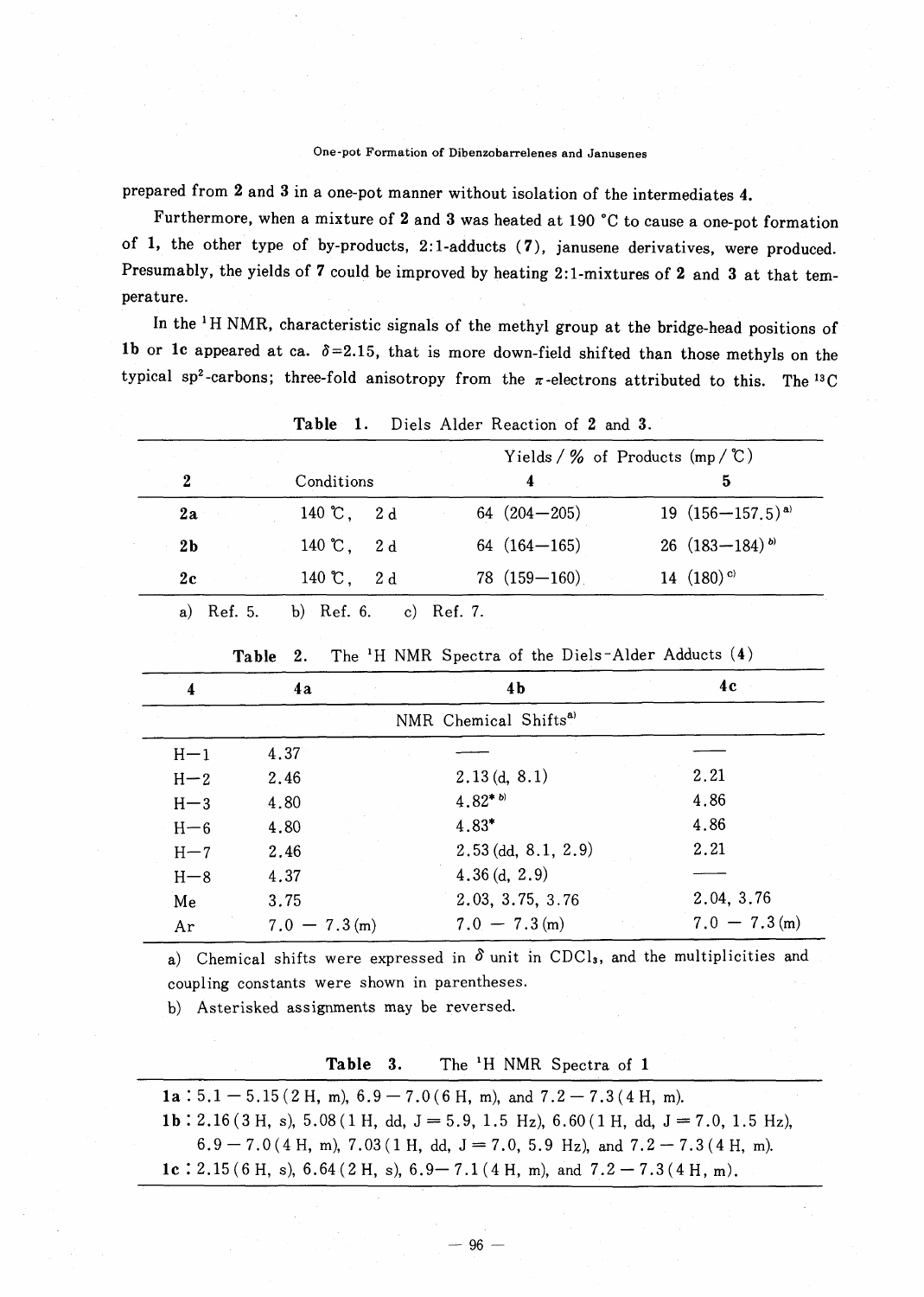NMR chemical shifts of the dibenzobarrelenes also revealed a good correlation to the substituent.

Since this simple procedure gives 1 in high yields, this must have a general applicability; particularly, a smooth reaction with 9,10-dimethylanthracene assures that even sterically hindered derivatives can be prepared with no difficulty.



a:  $R_1 = R_2 = H$ , b:  $R_1 = Me$ ,  $R_2 = H$ , c:  $R_1 = R_2 = Me$ 

# Experimental

Elemental analyses were performed by Miss S. Hirashima, of this Institute. The NMR spectra were measured in CDCl<sub>3</sub> with a JEOL FX 100 Spectrometer, and the chemical shifts were expressed in  $\delta$  values. The mass spectra were measured with a JEOL OISG-2 Spectrometer. The IR spectra were taken as liquid films or KBr disks using a Jasco IR-A 102Spectrometer. The UV spectra were measured by a Hitachi U-3200 Spectrophotometer.

Diels-Alder Reaction of 2a and 3. A dimethyl sulfoxide solution (2 cm<sup>3</sup>) of anthracene (2a, 378 mg) and 3 (450 mg) is heated at 140 °C for 2 d. The mixture was then directly chromatographed on a silica-gel column (Wako-Gel C-300, 30 g) with AcOEt-hexane to give 4a [colorless crystals, mp 204-205 °C, 349.5 mg; 64%. Found: C, 74.10; H, 5.14%. Calcd for C24H2005: C, 74.21; H,5.19%. 13C NMR *0=46.9* (2C), 47.2 (2C), 52.2 (2C), 83.1 (2C), 123.8 (4C), 125.9 (2C), 126.2 (2C), 141.1 (2C), 144.1 (2C), 145.5 (2C), and 162.9 (2C). IR  $\nu$ : 1735, 1715, 1635,

 $-97-$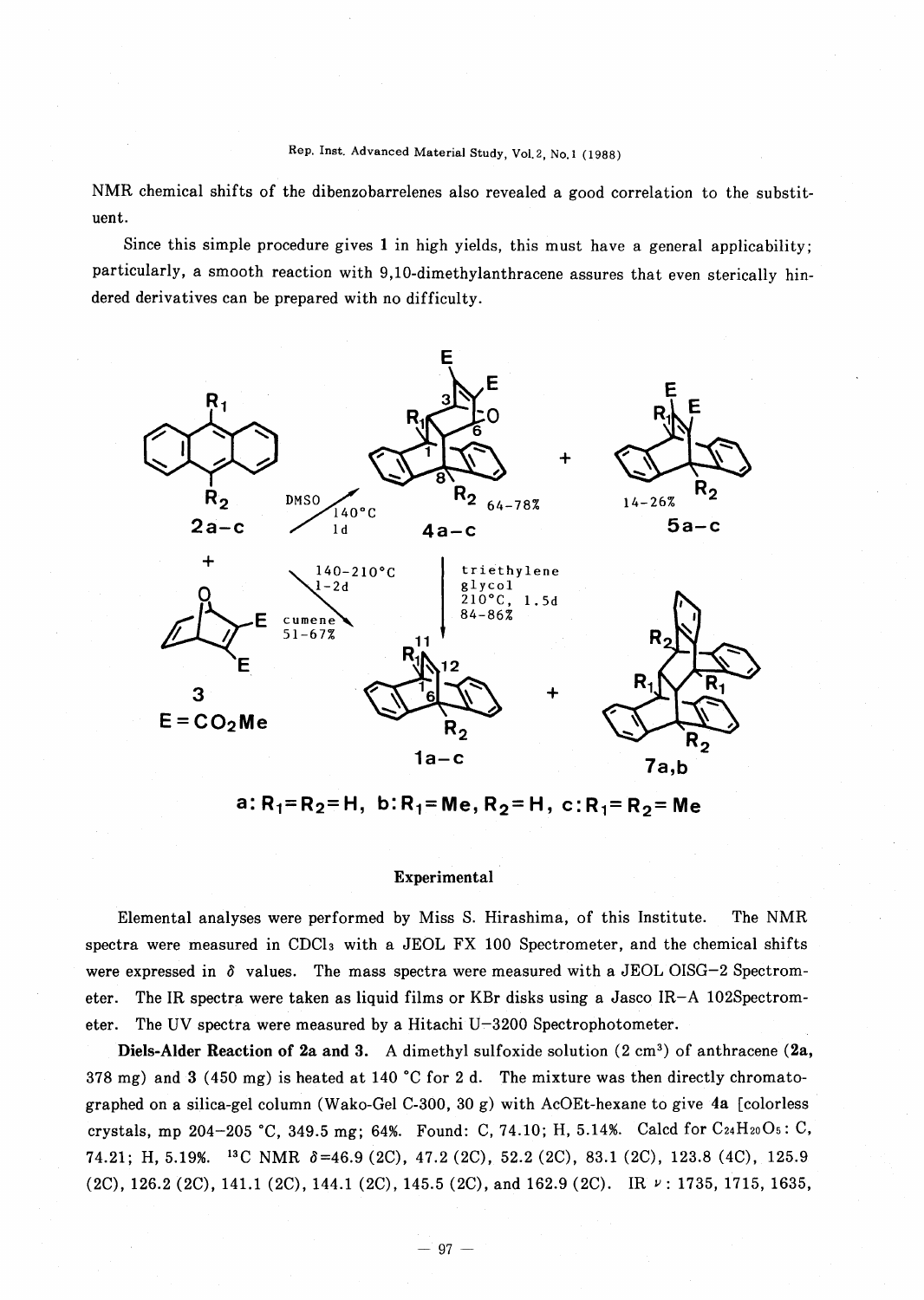#### One-pot Formation of Dibenzobarrelenes and Janusenes

and 1220 cm<sup>-1</sup>] and 5a [colorless crystals, mp 156-157 °C *(lit.*<sup>5)</sup> 160-161 °C), 84.6 mg; 19%. <sup>1</sup>H NMR  $\delta$ =3.77 (6H, s), 5.47 (2H, s), 6.95–7.05 (4H, m), and 7.35–7.45 (4H, m). <sup>13</sup>C NMR  $\delta$ =52.4 (2C), 52.5 (2C), 123.8 (4C), 125.4 (4C), 143.8 (4C), 147.0 (4C), and 165.9 (2C). IR  $\nu$ : 1720, 1640, and 1270 cm<sup>-1</sup>], along with the recovered 2a (127 mg).

Diels-Alder Reaction of 2b and 3. A dimethyl sulfoxide solution  $(2 \text{ cm}^3)$  of 9-methylanthracene (2b, 387 mg) and 3 (450 mg) is heated at 140°C for 2 d. After evaporation of the solvent, the residue is chromatographed on a silica-gel column (Wako-Gel C-300, 30 g) with AcOEt-hexane to give 4b [colorless crystals, mp  $164-165$  °C,  $342.9$  mg; 64%. Found: C, 74.46; H, 5.48%. Calcd for C2sH220S: C, 74.61; H,5.51%. 13C NMR *0=15.9,43.8,47.1,48.6, 52.2* (2C), 52.6, 81.4, 83.4, 121.2, 121.4, 123.5, 123.6, 125.8 (2C), 126.0 (2C), 141.5, 143.2, 144.6, 145.4, 145.5, 146.4, 162.8, and 162.9. IR  $\nu$ : 1730, 1710, 1620, and 1220 cm<sup>-1</sup>] and 5b [colorless crystals, mp 183-184 °C *(lit.* <sup>6)</sup> 180 °C), 114 mg; 26%. <sup>1</sup>H NMR  $\delta$  = 2.15 (3H, s), 3.73 (3H, s), 3.80 (3H, s), 5.64 (1H, s), 7.0-7.1 (4H, m), and 7.3-7.4 (4H, m). 13C NMR *0=12.3, 50.1,* 51.5,52.2,52.4,121.1 (2C), 123.6 (2C), 125.1 (2C), 125.3 (2C), 142.0, 145.5 (2C), 145.7 (2C), 155.5,163.8, and 167.5], along with the recovered 2b (131.4 mg).

Diels-Alder Reaction of 2c and 3. A dimethyl sulfoxide solution (1.5 cm<sup>3</sup>) of 9,10-dimethylanthracene (2c, 318 mg) and 3 (330 mg) is heated at 140°C for 2 d. After evaporation of the solvent, the residue is chromatographed on a silica-gel column (Wako-Gel C-300, 30 g) with AcOEt-hexane to give 4c [colorless crystals, mp  $159-160$  °C, 337 mg; 78%. Found: C, 75.00; H, 5.84%. Calcd for  $C_{26}H_{22}O_5$ : C, 74.98; H, 5.81%. <sup>13</sup>C NMR  $\delta$ =16.5 (2C), 43.5 (2C), 52.4 (2C), 54.3 (2C), 81.9 (2C), 121.0 (2C), 121.4 (2C), 125.8 (2C), 126.0 (2C), 143.8 (2C), 145.7 (2C), 147.2 (2C), and 163.0 (2C). IR  $\nu$ : 1730 and 1635 cm<sup>-1</sup>] and 5c [colorless crystals, mp 180 °C *(lit.*<sup>7</sup> 175-180 °C), 55 mg; 14%. <sup>1</sup>H NMR  $\delta$  = 2.26 (6H, s), 3.69 (6H, s), 7.0-7.1 (4H, m), and 7.3-7.4 (4H, m).<sup>13</sup>C NMR  $\delta$  = 13.6 (2C), 49.7 (2C), 51.9 (2C), 120.8 (4C), 124.9 (4C), 147.4  $(4C)$ , 150.2 (2C), and 166.0 (2C). IR  $\nu$ : 1725, 1715, and 1620 cm<sup>-1</sup>], along with the recovered 2c (105 mg).

Cycloreversion of 4a to 1a. A triethylene glycol solution  $(1 \text{ cm}^3)$  of 4a  $(119 \text{ mg})$  was heated at 210 °C for 36 h. After removal of the solvent, the residue is chromatographed on a silica-gel column to give 1a [colorless needles, mp 120 °C  $(lit.^8)$  mp 118-119 °C), 52 mg; 83%.  $^{13}$ C NMR  $\delta$ =51.3 (2C), 123.0 (4C), 124.4 (4C), 139.4 (2C), and 146.2 (4C).  $\lambda \frac{\text{MeOH}}{\text{max}}$ : 211 nm  $(\epsilon = 37400)$ , 215 (40300), 272 (2600), and 279 (3950)].

Cycloreversion of 4b to 1b. A triethylene glycol solution  $(2 \text{ cm}^3)$  of 4b  $(60 \text{ mg})$  is heated at 210°C for 36 h. After removal of the solvent, the residue is chromatographed on a silica-gel column to give 1b [colorless needles, mp  $94-96$  °C *(lit.*<sup>9)</sup> mp  $98-100$  °C), 28 mg; 86%. <sup>13</sup>C NMR *0=15.1,49.8,51.3,120.1* (2C), 122.7 (2C), 124.1 (2C), 124.2 (2C), 140.4, 143.9, 147.3 (2C), and 148.4 (2C).  $\lambda \text{ MeOH}$ : 211 nm ( $\varepsilon$ =35000), 216 (37500), 272 (2800), and 279 (3700).

Cycloreversion of 4c to 1c. A triethylene glycol solution  $(2 \text{ cm}^3)$  of 4c  $(69 \text{ mg})$  is heated at 210°C for 36 h. After removal of the solvent, the residue is chromatographed on a silica-gel

 $-98-$